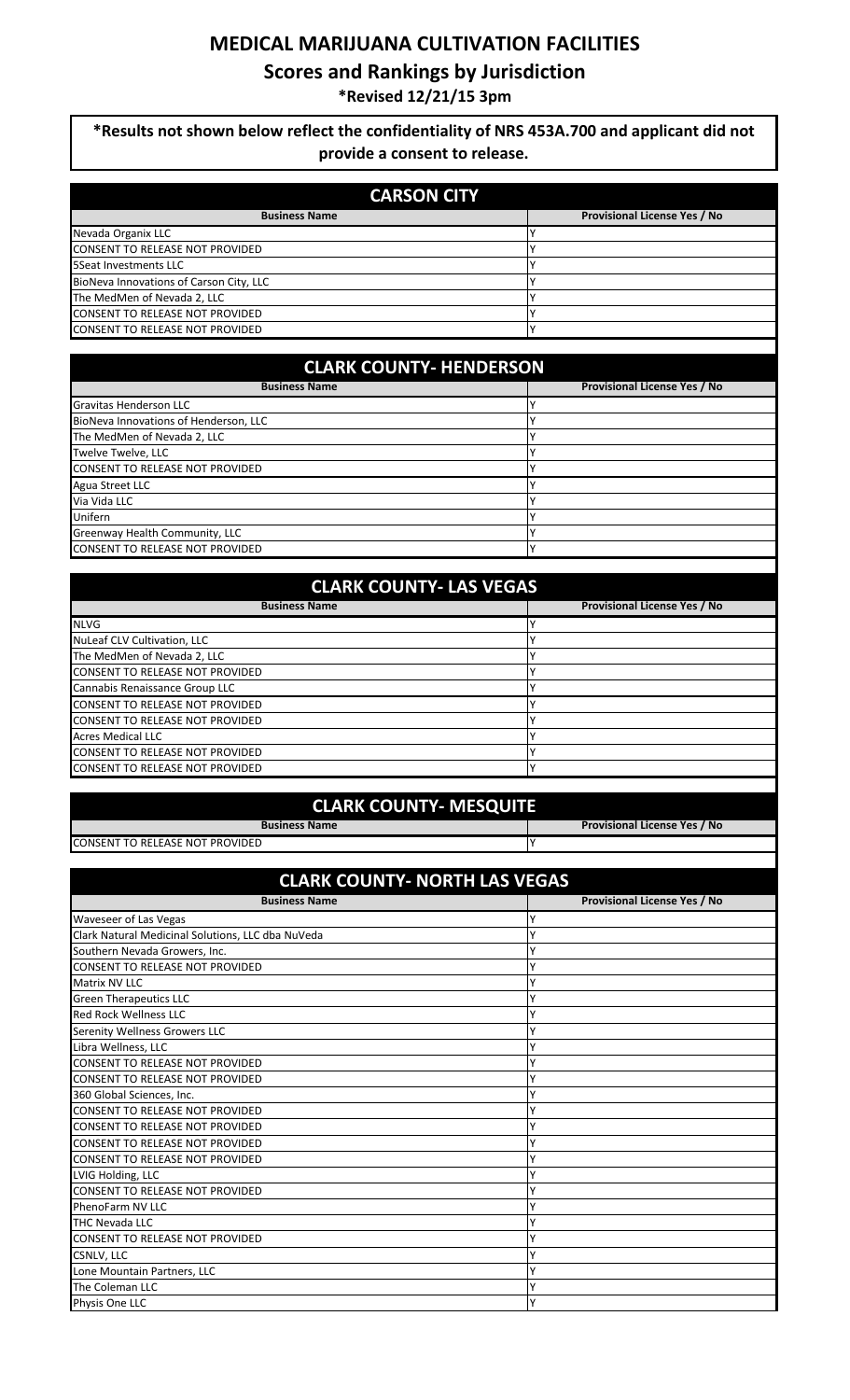**Scores and Rankings by Jurisdiction**

**\*Revised 12/21/15 3pm**

| <b>CONSENT TO RELEASE NOT PROVIDED</b>   |  |
|------------------------------------------|--|
| <b>CONSENT TO RELEASE NOT PROVIDED</b>   |  |
| Three Cups Yard North America, LLC       |  |
| <b>Vegas Valley Growers North</b>        |  |
| <b>CONSENT TO RELEASE NOT PROVIDED</b>   |  |
| Wellness & Caregivers of Nevada NLV, LLC |  |
| <b>CONSENT TO RELEASE NOT PROVIDED</b>   |  |
| <b>EMK HydroGarden LLC</b>               |  |
| Nevada Group Wellness LLC                |  |
| <b>CONSENT TO RELEASE NOT PROVIDED</b>   |  |
| <b>ReLeaf Cultivation, LLC</b>           |  |
| FSWFL, LLC                               |  |
| <b>CONSENT TO RELEASE NOT PROVIDED</b>   |  |
| Greenway Health Community North, LLC     |  |
| Helping Hands Wellness Center, Inc.      |  |
| CONSENT TO RELEASE NOT PROVIDED          |  |
| My Life Organics, Inc.                   |  |
| <b>CONSENT TO RELEASE NOT PROVIDED</b>   |  |
| Mountainside Farms LLC                   |  |
| Green Leaf Farms Holdings Inc.           |  |
| <b>MD Development</b>                    |  |
| <b>NLV Wellness LLC</b>                  |  |
| <b>CONSENT TO RELEASE NOT PROVIDED</b>   |  |
| <b>Medical Cannabis Healing LLC</b>      |  |
| <b>Medical Cannabis Healing LLC</b>      |  |

| <b>CLARK COUNTY- UNINCORPORATED CLARK COUNTY</b> |                                     |
|--------------------------------------------------|-------------------------------------|
| <b>Business Name</b>                             | <b>Provisional License Yes / No</b> |
| New Point Industries, Inc.                       | γ                                   |
| Tryke Companies SO NV, LLC                       | Υ                                   |
| <b>CONSENT TO RELEASE NOT PROVIDED</b>           | Υ                                   |
| <b>CONSENT TO RELEASE NOT PROVIDED</b>           | γ                                   |
| <b>CONSENT TO RELEASE NOT PROVIDED</b>           | Υ                                   |
| Clear River, LLC                                 | Υ                                   |
| Livfree Wellness, LLC                            | γ                                   |
| <b>CONSENT TO RELEASE NOT PROVIDED</b>           | Υ                                   |
| MM Development Company, LLC                      | Υ                                   |
| <b>CONSENT TO RELEASE NOT PROVIDED</b>           | Υ                                   |
| <b>CONSENT TO RELEASE NOT PROVIDED</b>           | Υ                                   |
| Silver Sage Wellness, LLC                        | Υ                                   |
| The Clinic Nevada, LLC                           | Υ                                   |
| Southern Nevada Growers, Inc.                    | Υ                                   |
| <b>CONSENT TO RELEASE NOT PROVIDED</b>           |                                     |
| MediFarm, LLC                                    | Υ                                   |
| <b>Gravitas Henderson LTD</b>                    | Υ                                   |
| <b>Euphoria Wellness LLC</b>                     | Υ                                   |
| <b>Green Therapeutics LLC</b>                    | Υ                                   |
| CONSENT TO RELEASE NOT PROVIDED                  | Υ                                   |
| Global Harmony, LLC                              | Υ                                   |
| <b>CONSENT TO RELEASE NOT PROVIDED</b>           | Υ                                   |
| <b>CONSENT TO RELEASE NOT PROVIDED</b>           | Υ                                   |
| <b>CONSENT TO RELEASE NOT PROVIDED</b>           | Υ                                   |
| <b>CONSENT TO RELEASE NOT PROVIDED</b>           | Υ                                   |
| Green Leaf Growers, LLC                          | γ                                   |
| <b>CONSENT TO RELEASE NOT PROVIDED</b>           | Υ                                   |
| Polaris Wellness Center, LLC                     | Υ                                   |
| <b>Just Quality LLC</b>                          | Υ                                   |
| The MedMen of Nevada                             | Υ                                   |
| <b>CONSENT TO RELEASE NOT PROVIDED</b>           | Υ                                   |
| <b>CONSENT TO RELEASE NOT PROVIDED</b>           | Υ                                   |
| <b>CONSENT TO RELEASE NOT PROVIDED</b>           | Υ                                   |
| 3AP Inc.                                         | Υ                                   |
| <b>CONSENT TO RELEASE NOT PROVIDED</b>           | Υ                                   |
| <b>CONSENT TO RELEASE NOT PROVIDED</b>           | Υ                                   |
| CONSENT TO RELEASE NOT PROVIDED                  | Υ                                   |
| CONSENT TO RELEASE NOT PROVIDED                  | Υ                                   |
| QualCan, LLC                                     | Υ                                   |
| Green Life Dispensary, Inc.                      | Υ                                   |
| Wenger LLC                                       | Υ                                   |
| <b>CONSENT TO RELEASE NOT PROVIDED</b>           | Υ                                   |
| NV 3480 Partners LLC                             | Υ                                   |
| The Harvest Foundation LLC                       | Υ                                   |
| Twelve Twelve, LLC                               | Υ                                   |
| Medical Marijuana of Las Vegas, Inc.             |                                     |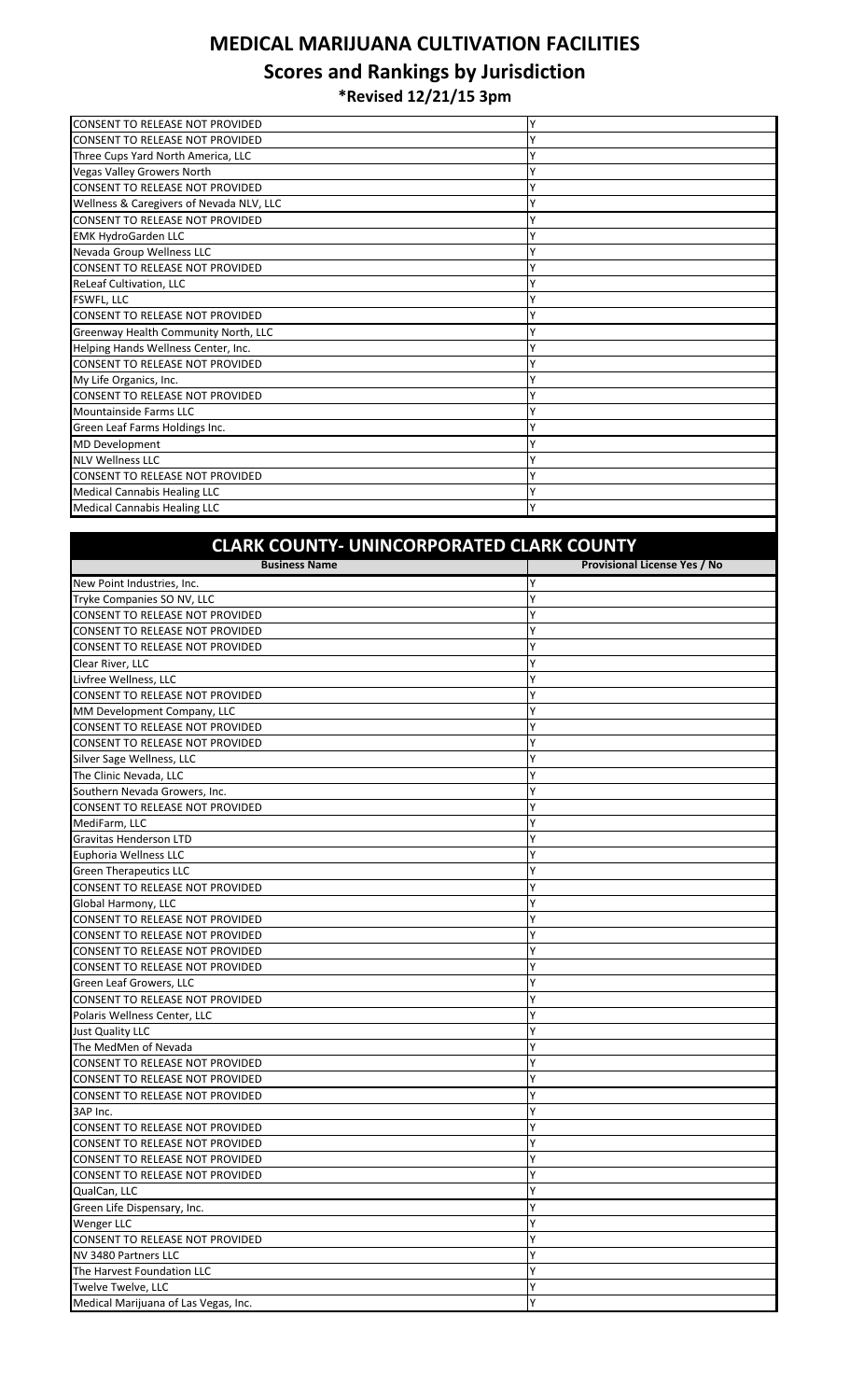#### **Scores and Rankings by Jurisdiction**

**\*Revised 12/21/15 3pm**

| Wellness & Caregivers of Nevada II, LLC |  |
|-----------------------------------------|--|
| <b>Vegas Valley Growers</b>             |  |
| <b>CONSENT TO RELEASE NOT PROVIDED</b>  |  |
| Greenway Medical, LLC                   |  |
| Nature's Kindest LLC                    |  |
| ECONEVADA, LLC                          |  |
| <b>CONSENT TO RELEASE NOT PROVIDED</b>  |  |
| <b>Blossum Group, LLC</b>               |  |
| <b>CONSENT TO RELEASE NOT PROVIDED</b>  |  |
| <b>CONSENT TO RELEASE NOT PROVIDED</b>  |  |
| Diversified Modalities Marketing Ltd.   |  |

### **NYE COUNTY**

| <b>Business Name</b>                   | <b>Provisional License Yes / No</b> |
|----------------------------------------|-------------------------------------|
| CONSENT TO RELEASE NOT PROVIDED        |                                     |
| MM Development Company, LLC            |                                     |
| Nye Natural Medicinal Solutions, LLC   |                                     |
| <b>Green Life Productions LLC</b>      |                                     |
| GWGA, LLC                              |                                     |
| Nevada Natural Medicines, LLC          |                                     |
| <b>Wellness Orchards of Nevada</b>     |                                     |
| NCMM, LLC                              |                                     |
| <b>Acres Cultivation LLC</b>           |                                     |
| <b>CONSENT TO RELEASE NOT PROVIDED</b> |                                     |
| <b>CONSENT TO RELEASE NOT PROVIDED</b> |                                     |
| ACC Industries, Inc.                   |                                     |
| <b>CONSENT TO RELEASE NOT PROVIDED</b> | N                                   |

## **STOREY COUNTY**

**Business Name Provisional License Yes / No**

|                                                                          | <b>Business Name</b> |
|--------------------------------------------------------------------------|----------------------|
|                                                                          |                      |
| $\mathsf{F}_{\mathsf{h}_{\mathsf{A}}}$ ModMon of Novada $\mathsf{A}$ ULC |                      |

| The MedMen of Nevada 2, LLC            | ν                            |
|----------------------------------------|------------------------------|
| <b>WASHOE COUNTY- RENO</b>             |                              |
| <b>Business Name</b>                   | Provisional License Yes / No |
| CONSENT TO RELEASE NOT PROVIDED        |                              |
| The Cannavative Group, LLC             | v                            |
| <b>CONSENT TO RELEASE NOT PROVIDED</b> |                              |
| Medical Marijuana Group Inc.           |                              |
| A New Leaf Cultivation Center, LLC     |                              |
| <b>CONSENT TO RELEASE NOT PROVIDED</b> | v                            |
| Holistic Approach Cultivation, LLC     |                              |
| <b>High Sierra Holistics</b>           |                              |
| <b>CONSENT TO RELEASE NOT PROVIDED</b> |                              |
| <b>CONSENT TO RELEASE NOT PROVIDED</b> | v                            |
| Herbal Care, LLC                       |                              |
| <b>CONSENT TO RELEASE NOT PROVIDED</b> |                              |

| <b>WASHOE COUNTY- SPARKS</b>           |                              |  |
|----------------------------------------|------------------------------|--|
| <b>Business Name</b>                   | Provisional License Yes / No |  |
| Silver State Cultivation, LLC          |                              |  |
| Greenleaf Enterprises, Inc.            |                              |  |
| NNV Operations I, LLC                  |                              |  |
| <b>NuLeaf Sparks Cultivation, LLC</b>  |                              |  |
| NV Green Inc.                          |                              |  |
| The MedMen of Nevada 2, LLC            |                              |  |
| NeVWA, LLC                             |                              |  |
| Tahoe-Reno Botanicals, LLC             |                              |  |
| <b>Healing Gardens</b>                 |                              |  |
| <b>CONSENT TO RELEASE NOT PROVIDED</b> |                              |  |
| <b>CONSENT TO RELEASE NOT PROVIDED</b> |                              |  |

| <b>WASHOE COUNTY- UNINCORPORATED WASHOE COUNTY</b> |                                     |  |
|----------------------------------------------------|-------------------------------------|--|
| <b>Business Name</b>                               | <b>Provisional License Yes / No</b> |  |
| Tryke Companies Reno, LLC                          |                                     |  |
| Livfree Wellness Reno, LLC                         |                                     |  |
| The Clinic Nevada, LLC                             |                                     |  |
| MediFarm II, LLC                                   |                                     |  |
| 5 Seat Investments LLC                             |                                     |  |
| <b>CONSENT TO RELEASE NOT PROVIDED</b>             |                                     |  |
| <b>CONSENT TO RELEASE NOT PROVIDED</b>             |                                     |  |
| The MedMen of Nevada 2, LLC                        |                                     |  |
| BioNeva Innovations of Washoe County, LLC          |                                     |  |